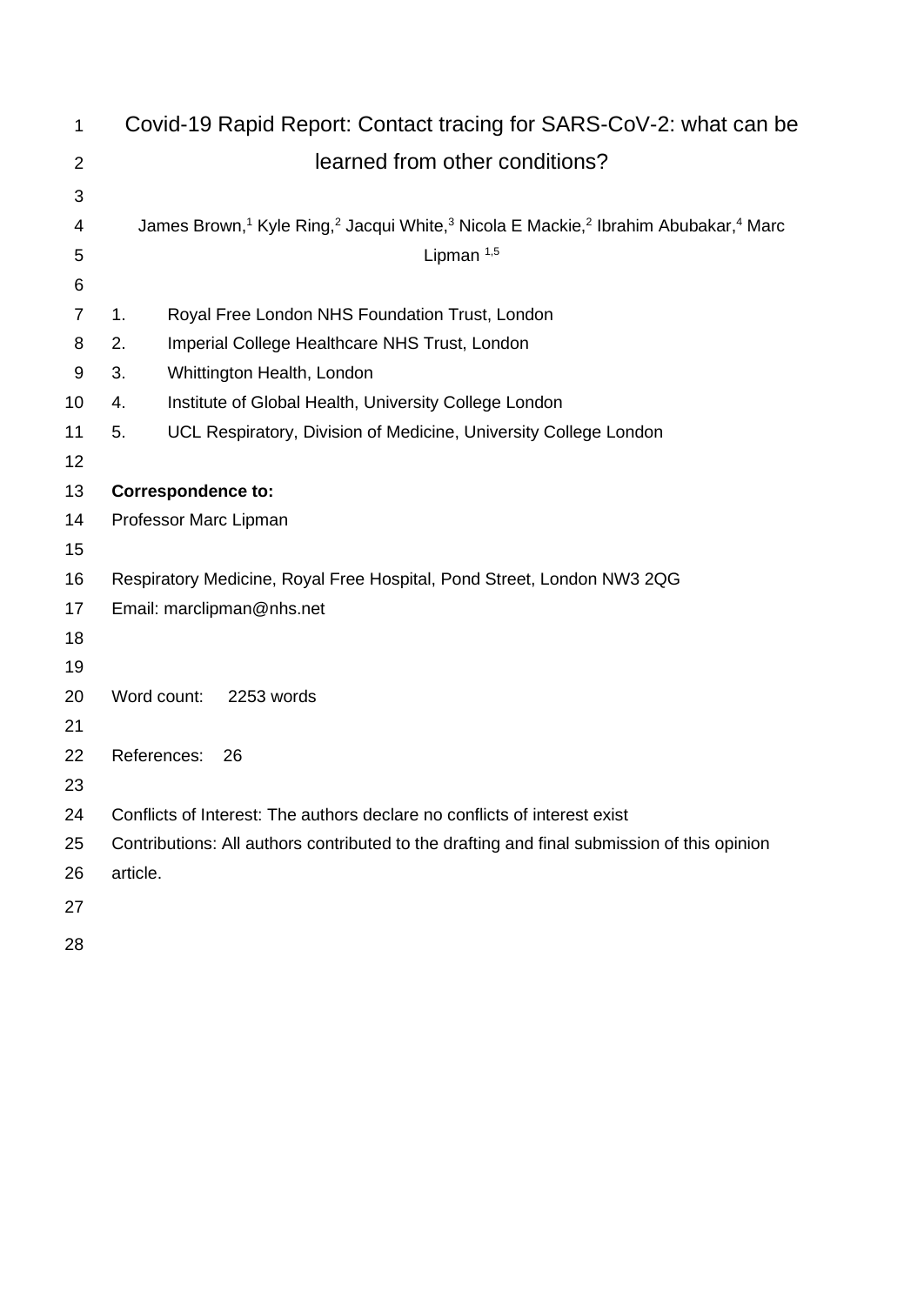# Contact tracing for SARS-CoV-2: what can be learned from other

conditions?

### **Abstract**

 Contact tracing is central to the public health response to COVID-19, but the approach taken has received criticism for failing to make enough of an impact on disease transmission. We discuss what can be learned from contact tracing in other infections, and how the natural history of COVID-19 should shape the strategies used.

## **Introduction**

 Effective contact tracing is now central to the strategy to enable the UK to continue economic and social activities in the face of SARS-CoV-2 transmission and COVID-19 disease. The development and approval in the UK of effective vaccines that use different approaches to generate protective immune responses raises hope for control of the pandemic. However, until these vaccines are rolled-out to the country as a whole, contact tracing and prompt isolation of potentially infectious individuals may be the best way to avoid stringent curbs on normal life - particularly as the economic consequences of restrictions bite, and if public and political support wanes. Although the development of effective vaccines for SARS-CoV-2 raises hope that the pandemic can be controlled, it is unlikely that immunisation will lead to disease eradication in the short-medium term and contact tracing will remain a key component of infection control. Furthermore, the rapid spread of a new B1.1.7 SARS CoV-2 variant in the UK, which from first detection in September 2020 has 53 circulated widely three months' later,<sup>1</sup> and has driven a second-wave of infection starting in the South of England, demonstrates the importance of maintaining robust public health systems to control viral transmission. 

 Contact tracing is routinely used in the management of some infections transmitted from person to person where mechanisms exist to identify infected contacts and there are interventions to reduce onward transmission. This has been a successful control strategy in 60 conditions as diverse as hepatitis C and tuberculosis (TB).  $2,3$  Can lessons learnt from these diseases apply to COVID-19? Here, using the examples of the approaches used in sexually transmitted infections (STIs) and TB we highlight what may help control COVID-19. 

## **Sexual Health Services**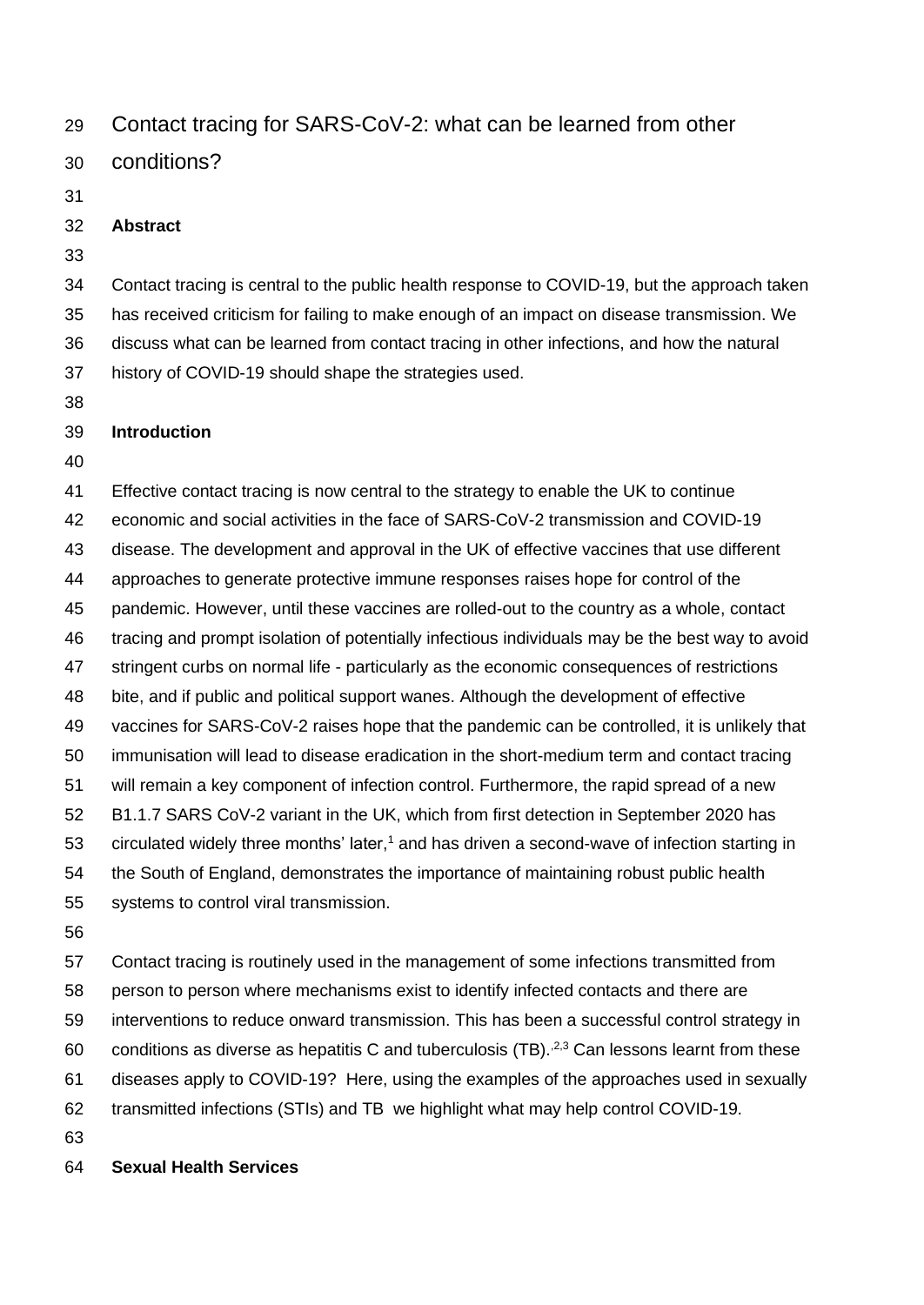Sexual Health services utilise the skills of doctors, specialist nurses and health advisors to ensure that contact tracing is undertaken for all common STIs, and HIV infection. Depending on patient preference, it can be anonymous and use physical contact slips, or texting/e-mail via systems such as SXT.org.uk. Clinicians have been creative with how this is provided, employing social media and geo-locational dating apps as a means of contact. Given the stigma around sexual infections and HIV, health care professionals ensure that clear information and careful explanation are provided to the potentially infected contact to stop further onward transmission with minimal distress. 

 Whilst Sexual Health services have had considerable success in reducing STIs generally, there remain higher rates of infection in specific populations, such as Black Caribbeans, 77 which underlines the challenges in reaching those who may be at greatest risk.<sup>4</sup> Conversely, Hepatitis C infection has been reduced through an effective micro-elimination strategy in HIV positive men who have sex with men, and in those with less access to care such as the 80 homeless and people with substance dependence problems.<sup>2</sup>

#### **Tuberculosis**

 In TB services, contact tracing utilises a network of highly experienced specialist nurses and support workers. Household contacts of cases of pulmonary or laryngeal TB are contacted, asked about symptoms of TB disease, and offered testing for latent TB infection. Extended testing and tracing (for instance in schools or workplaces) may be undertaken where there is concern about possible transmission. This is achieved by a multidisciplinary team including specialist nurses, doctors, public health officials and community support workers. The identification and testing of contacts relies on the personal relationship and trust that TB service users have in these individuals - an essential requirement where people may feel that their medical details could be disclosed to others to benefit public health. Case management and contact tracing is overseen by a system of "cohort review" (involving Public Health and TB services) of all cases of TB disease and their possibly-infected contacts. This allows regular, open evaluation of its effectiveness, and opportunities for national improvement and uptake. Experienced health professionals work closely with a specialist laboratory network to utilise mycobacterial whole-genome sequencing (WGS) to help identify chains of transmission (identified by closely related TB isolates) using detailed 99 molecular epidemiology.<sup>5</sup> Similar approaches have yielded important information on 100 outbreak clusters and routes of transmission for SARS-CoV-2. $6,7$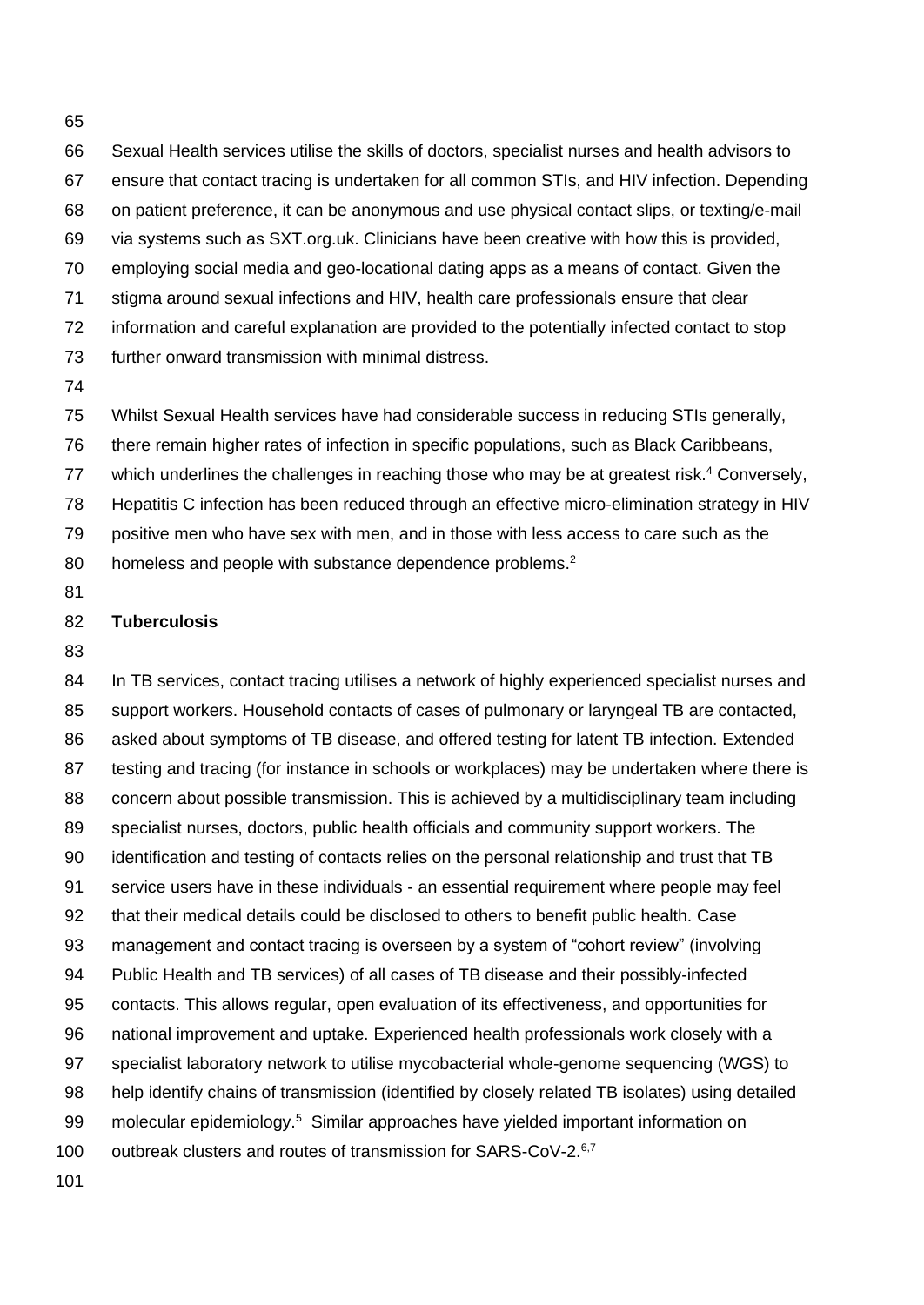# **How does SARS-CoV-2 differ from other infections where contact tracing is used, and why does this matter?**

 Similarities and differences exist between SARS-CoV-2 and other infections (Table). Disease natural history determines the speed of the response required to prevent on-going transmission. For TB and some sexually transmitted infections including syphilis and blood- borne viruses such as Hepatitis C, there is a relatively long timeframe (often weeks to months) between infection acquisition and risk of transmission to others through disease 110 onset. This provides greater opportunity for contact tracing and intervention.<sup>8</sup> However, as 111 individuals can transmit SARS-CoV-2 when asymptomatic,<sup>9</sup> effective contact tracing must be performed promptly to avoid a much larger network of potentially secondarily-infected contacts at risk of COVID-19 needing identification and assessment. The increased transmissibility of the B1.1.7 SARS CoV-2 variant in the UK has raised the bar further for contact tracing services who now encounter large numbers of individuals infected from a single source – all of whom need their own management and assessment for secondary cases. It is also worth considering what constitutes a "contact"? Sexual contact is usually easily

 defined, but a century or more of research is still trying to determine how much exposure to 121 TB disease is required to make contact tracing of value.<sup>10</sup> For SARS-CoV-2 the length and type of contact necessary for transmission is even less certain, although evidence from other 123 airborne viruses such as influenza may be informative.<sup>11</sup> What is clear is that exposure can be brief, such that a general definition of a contact is someone who has spent more than 15 125 minutes at a distance of less than 2 metres from a case of COVID-19.<sup>12</sup>

#### **Contact tracing for SARS-CoV-2**

 The aim of contact tracing is to identify social and household contacts exposed to, and possibly infected with, SARS-CoV-2, and get them to self-isolate. The success of systematic contact tracing as part of the response to SARS in 2003 encouraged its use in managing 132 COVID-19.<sup>13</sup> It has been incorporated within several countries' national public health strategies who achieved prompt SARS-CoV-2 outbreak control, including Singapore, Taiwan 134 and Vietnam. 14-16

What about the UK? After a 10 week pause when the country was in the first national

137 lockdown, contact tracing re-commenced on the  $28<sup>th</sup>$  May 2020 to be delivered by a large,

new workforce, with considerable private sector input, in particular in England. This was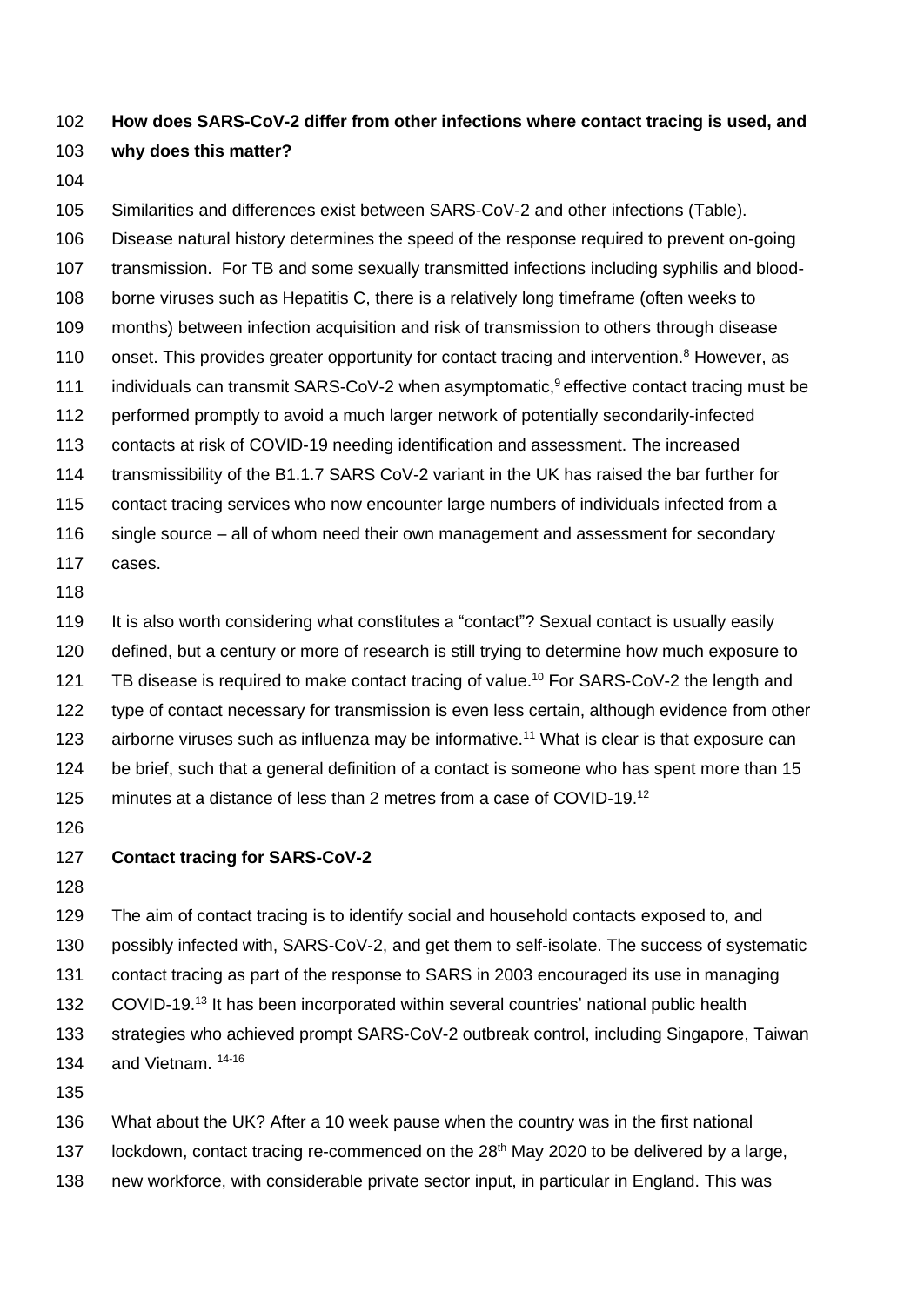139 initially set up to operate separately from existing NHS and Local Authority systems.<sup>17</sup> The procedure is as follows: if someone tests positive for SARS-CoV-2**,** they are asked to share details of their close contacts, who are then instructed to self-isolate. This is performed mainly by telephone and conducted by staff not necessarily clinically-trained.

 The challenges facing the NHS Test and Trace Service are significant: firstly, most cases of COVID-19 are not coming to the attention of the healthcare system at all, as highlighted by 146 the discrepancy between the estimated number of cases from the population-based ONS survey and reported numbers of cases from Test and Trace, for instance for the week 148 between 15-21<sup>st</sup> November,<sup>18</sup> ONS estimated that there were 633,000 cases in England, whereas only 152,660 cases were reported by Test and Trace for the similar period of 12- 150 18<sup>th</sup> November 2020.<sup>19</sup> Once cases of COVID-19 are identified and details transferred for 151 contact tracing there are also significant losses – in the week of 12-18<sup>th</sup> November only 85% of individuals with COVID-19 referred to Test and Trace were contacted, and of the contacts 153 identified 60% were then reached and instructed to self-isolate.<sup>15</sup> This compares poorly with, for instance, contact tracing for TB, where 91% assessed for contact tracing in London at 155 least one contact, 86% of whom were then evaluated for active or latent  $TB.^3$  Evidence provided to the government's SAGE committee in September described the impact of

157 contact tracing on the transmission of COVID-19 as "marginal".<sup>21</sup>

 The National Audit Office report that reviewed the English NHS Test and Trace Service up to October 2020 concluded that the Government had achieved an admirable scale-up of tracing capacity over a short time, though it had not reached its stated aim of providing results within 24 hours for tests carried out in person in the community (Pillar 2 tests). There was a lack of a clear strategy to enable local and national tracing teams to work together effectively; and the basis for its delivery model was unclear, with a risk of limited accountability and poor 165 value for money.<sup>21</sup> The report is the first of two, with the second one (due in spring 2021) providing a more detailed economic assessment of the service.

 As, unlike TB or some Sexually Transmitted infections, there is no current treatment that can prevent COVID-19 disease after exposure, effective self-isolation is essential to avoid the risk of onward transmission. How likely are people to adhere to instructions to do this? Particularly if they do not perceive themselves to be at risk (even when they have symptoms), or feel well, or face threats to their employment if made to stop work? The answer seems to be not much – a recent study by King's College London suggests that less than 11% of people asked to quarantine following being alerted as a contact of a confirmed

175 COVID-19 case complied with the request.<sup>22</sup> Much of this is believed to result from many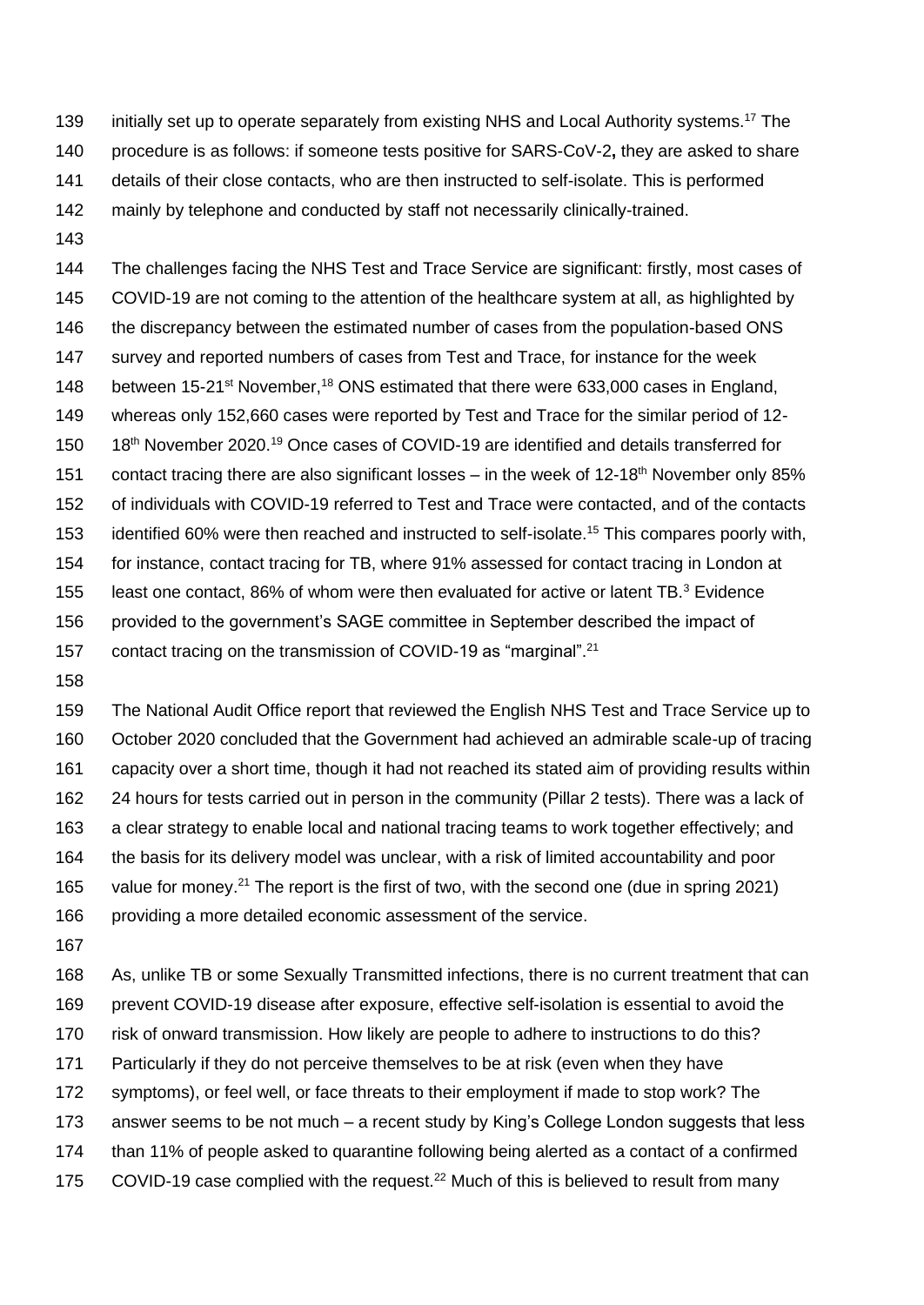- feeling that they cannot afford to stay at home and not work. To mitigate the financial impact
- the Government has introduced a payment scheme for people who need to self-isolate and
- 178 can't work from home.<sup>23</sup> Apart from the instruction to self-isolate, contact tracing for SARS-
- CoV-2 does not provide practical assistance, such as ensuring that essentials such as food
- are considered and supported.
- 

# **Issues with SARS-CoV-2 contact tracing in the UK**

 To be successful the UK strategy requires both public trust and widespread acceptance. This will be more easily achieved if built on existing experience. An important, early issue with the Test and Trace strategy in England was the poor linkage of laboratories testing for SARS-CoV-2 to local NHS services and Local Authorities. During an outbreak of cases in Leicester in June 2020 it became clear that "Pillar 2" data – from commercial laboratories processing drive-through tests and home testing of the general public – was not being released to Local Authorities. The upsurge in numbers was only apparent some time later once these data were reviewed. Earlier identification of a local increase in cases could have avoided the "return to lockdown" that was then put in place. Once recognised, attempts have been made to improve the communication between the Test and Trace service and 194 local health protection teams. How this will work when mass population testing using rapid 195 antigen assays is rolled out nationally remains to be seen.

### **Is technology the answer?**

 The work involved in running a national contact tracing service is considerable. Technology, seen as crucial to the success of a co-ordinated strategy, is being actively pursued by many countries. In the UK a smartphone app has been introduced. This is less ambitious that that originally proposed; and has been reported to have been downloaded 19 million times 202 (although this is estimated to equate to only 40% of smartphone users).<sup>26</sup> For new technology to be effective high population uptake is needed – yet many individuals might prefer human interaction to impersonal instructions from a computer app when it comes to their healthcare decisions.

 The reliance on technology could be problematic also as people most at risk of COVID-19 – elders, those with comorbidities, ethnic minorities, and economically disadvantaged communities – may be least able to access the technology. Such groups can also have concerns about information held in a national database, with significant private-sector input. Data protection issues that arise from contact tracing have already been raised by the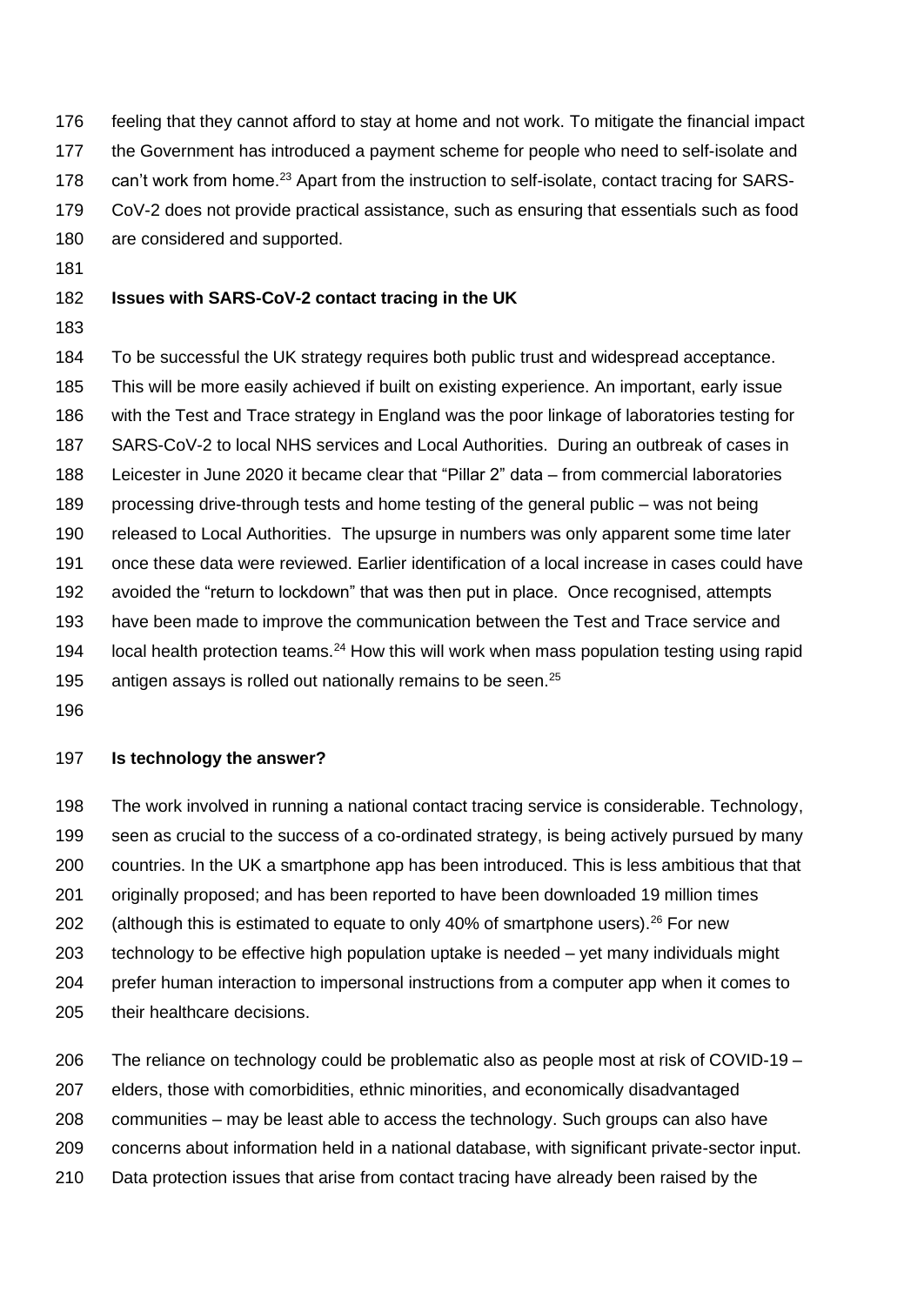- Information Commissioners Office. This has been a problem in other countries such as
- Korea, where privacy concerns were highlighted, particularly for the LGBT community, by
- tracing and testing of attendees of night clubs in Seoul following a cluster of cases.
- Given that Black and ethnic minority populations are at greater risk from COVID-19 disease,
- it is imperative that contact tracing also involves culturally-sensitive strategies to ensure that
- it does not become a further barrier to care, and so exacerbate existing health inequalities.
- 

### **Conclusion**

- 
- The rapid creation of a national contact tracing system for SARS-CoV-2 is to be applauded. 221 In the UK, its performance can be expected to improve further as experience grows and capacity increases. Useful lessons can be drawn from other infectious diseases: a contact tracing system that is better integrated with other services, including health and social care (particularly primary care), and effectively utilises established public health services and Local Authorities would be more responsive to the needs of local populations. It would also 226 be able to offer the user more value from being contact traced than just being instructed to self-isolate. This could include providing relevant local information, messaging and support
- (things that appear to improve adherence to self-isolation for COVID-19). The data collected needs to be rapidly available to local teams, and the capacity must exist to ensure that
- 
- people most at risk of COVID-19 are both suitably informed and adequately protected.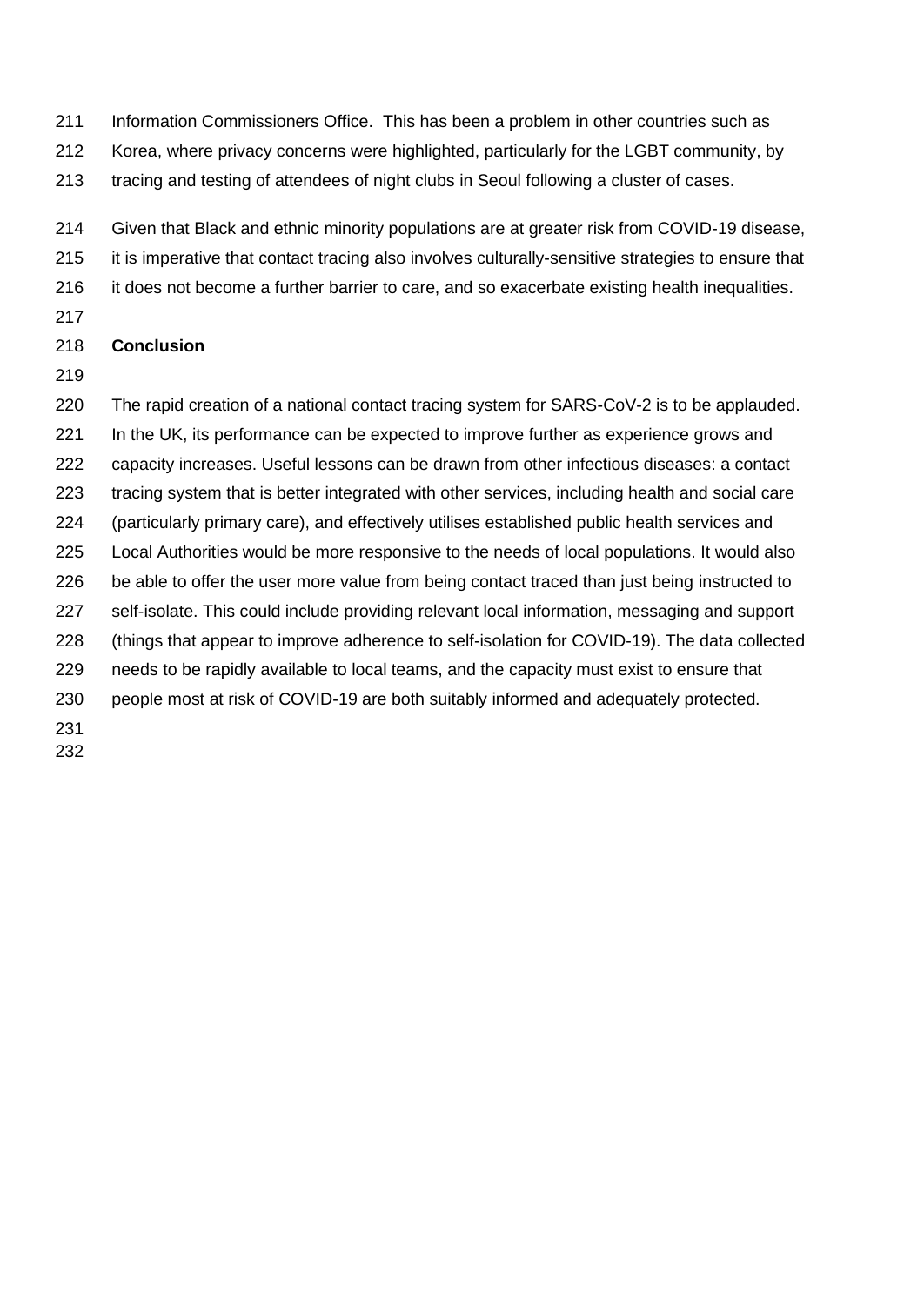| 233 | <b>KEY POINTS</b>                                                                            |  |  |  |
|-----|----------------------------------------------------------------------------------------------|--|--|--|
| 234 | Tracing contacts of cases of COVID-19 is key to on-going control<br>$\bullet$                |  |  |  |
| 235 | Significant experience exists within healthcare services of contact tracing for<br>$\bullet$ |  |  |  |
| 236 | infectious diseases                                                                          |  |  |  |
| 237 | The natural history of COVID-19 requires specific approaches to contact<br>$\bullet$         |  |  |  |
| 238 | tracing                                                                                      |  |  |  |
| 239 | The sheer scale of the problem suggests that without effective technology-<br>$\bullet$      |  |  |  |
| 240 | support the UK approach may not succeed                                                      |  |  |  |
| 241 |                                                                                              |  |  |  |
| 242 |                                                                                              |  |  |  |
| 243 |                                                                                              |  |  |  |
| 244 |                                                                                              |  |  |  |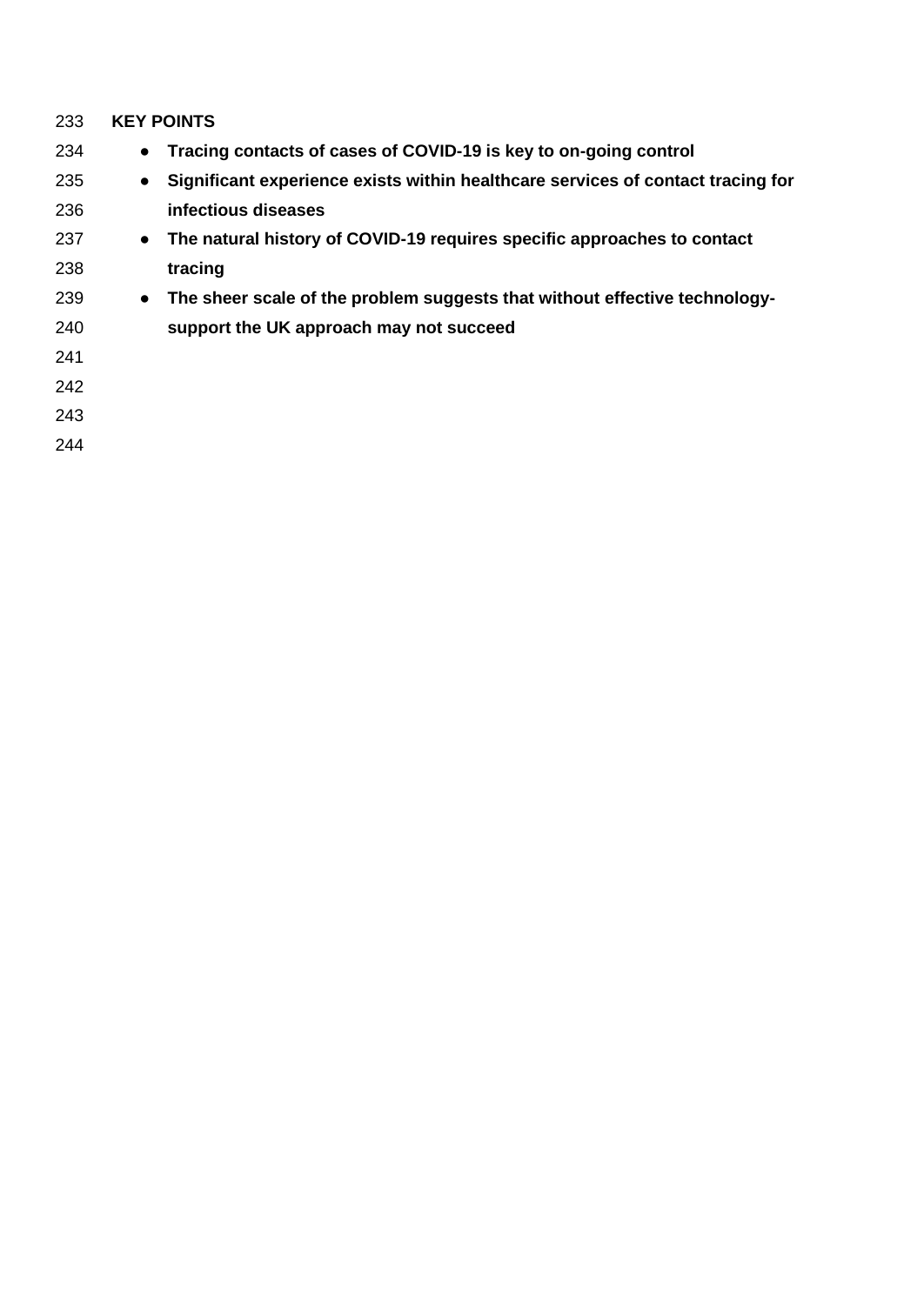## **Table: COVID-19, Sexually Transmitted Infections and Tuberculosis, and the approach to UK contact tracing**

|                    | Covid-19                       | <b>Sexually Transmitted</b> | Tuberculosis            |
|--------------------|--------------------------------|-----------------------------|-------------------------|
|                    |                                | Infections                  |                         |
|                    | Short incubation, rapid        | Varied biology with         | Most exposed            |
| Biology of disease | spread, little latency         | different infections.       | individuals are not     |
|                    | between infection and          | Most transmission by        | infected; most          |
|                    | disease. Most infected         | symptomatic                 | infected individuals do |
|                    | individuals get symptomatic    | individuals, but high       | not get symptomatic     |
|                    | disease, asymptomatic          | infectivity may be          | disease.                |
|                    | individuals can be infectious. | early in disease with       |                         |
|                    |                                | minimal symptoms            |                         |
|                    |                                | (e.g. primary HIV           |                         |
|                    |                                | infection and               |                         |
|                    |                                | seroconversion)             |                         |
| Knowledge of       | Novel pathogen, rapidly        | <b>Conditions well</b>      | Long history of         |
| disease and        | evolving understanding of      | understood, multiple        | research into disease,  |
| control measures   | pathology and treatment        | methods of prevention       | transmission and        |
|                    | options                        | and treatment               | treatments              |
|                    |                                | generally available         |                         |
| Mechanism of       | Short exposure for infection   | Sexual contact              | Primarily aerosol.      |
| spread             | (minutes). Believed to be      |                             | Prolonged (>8 hours)    |
|                    | primarily droplet spread,      |                             | contact required for    |
|                    | although role of airborne      |                             | transmission.           |
|                    | transmission and               |                             |                         |
|                    | contaminated surfaces          |                             |                         |
|                    | unclear                        |                             |                         |
| Interventions to   | Contact tracing with isolation | Identification of cases     | Contact tracing         |
| prevent            | reduces onward                 | can allow preventative      | detects incident        |
| transmission       | transmission. No specific      | measures (e.g.              | disease, & latent       |
|                    | treatment available to         | condoms)                    | (asymptomatic)          |
|                    | prevent onward                 |                             | infection               |
|                    | transmission                   | Treatment of                |                         |
|                    |                                | conditions prevents         | <b>Treatment of TB</b>  |
|                    |                                | onward transmission         | disease and latent TB   |
|                    |                                | (e.g. use of                | cures or prevents       |
|                    |                                | antiretroviral therapy      | disease, and reduces    |
|                    |                                | for HIV)                    | further transmission    |
| Contact tracing    | Contact tracing by large       | Anonymous tracing           | Person-to-person,       |
| approach           | workforce (but mostly with     | often used, national        | networks of skilled     |
|                    | less specialist skill-set)     | electronic system           | professionals within    |
|                    | largely independent of NHS     | within NHS                  | <b>NHS</b>              |
|                    | public health services         |                             |                         |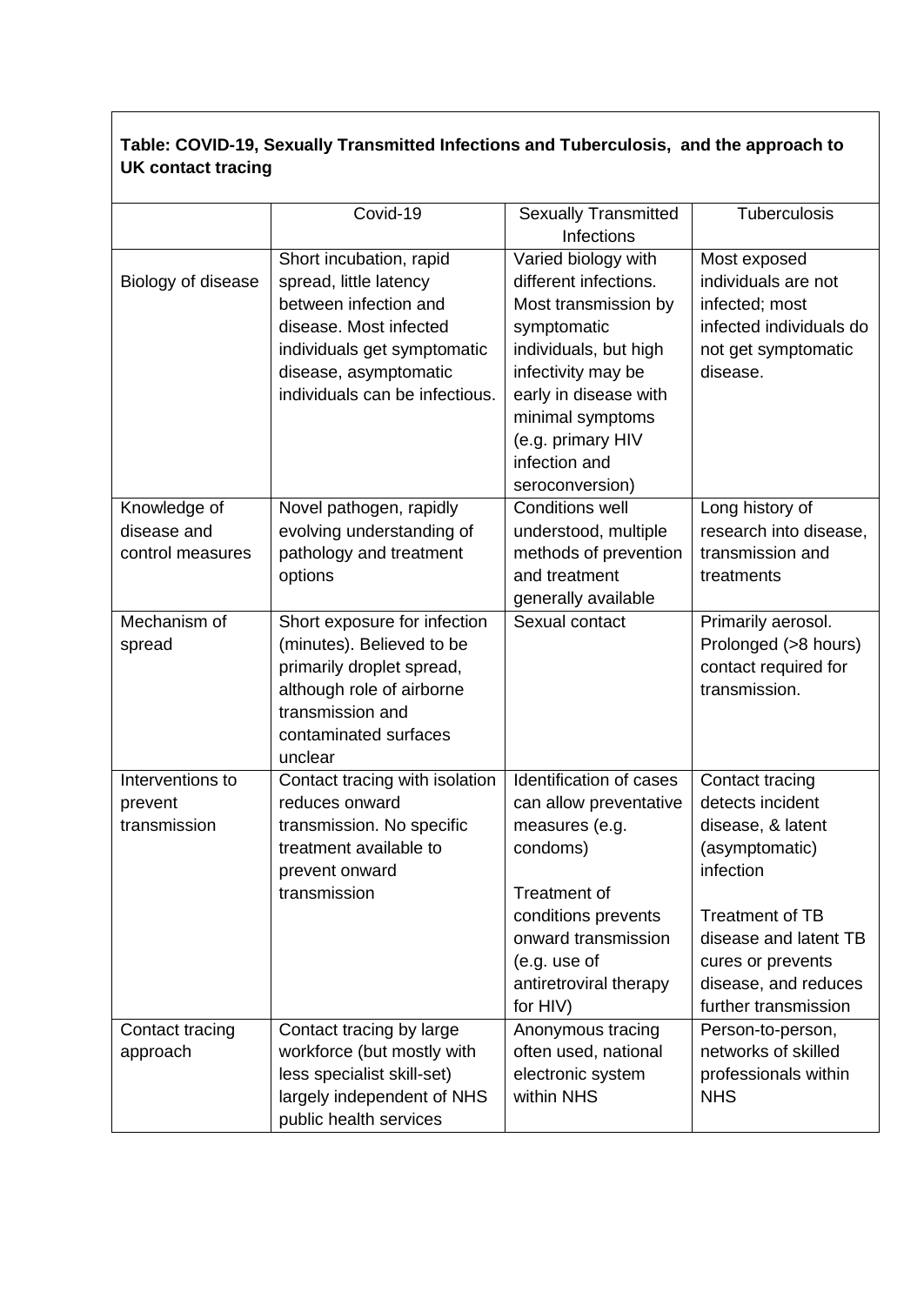| Infrastructure | Newly created structure with | Sexual health           | <b>Built within NHS</b> |
|----------------|------------------------------|-------------------------|-------------------------|
|                | significant private sector   | services part of health | networks                |
|                | input                        | system, although with   |                         |
|                |                              | sensitive data not      |                         |
|                |                              | shared with other       |                         |
|                |                              | health systems          |                         |
|                |                              |                         |                         |

245 246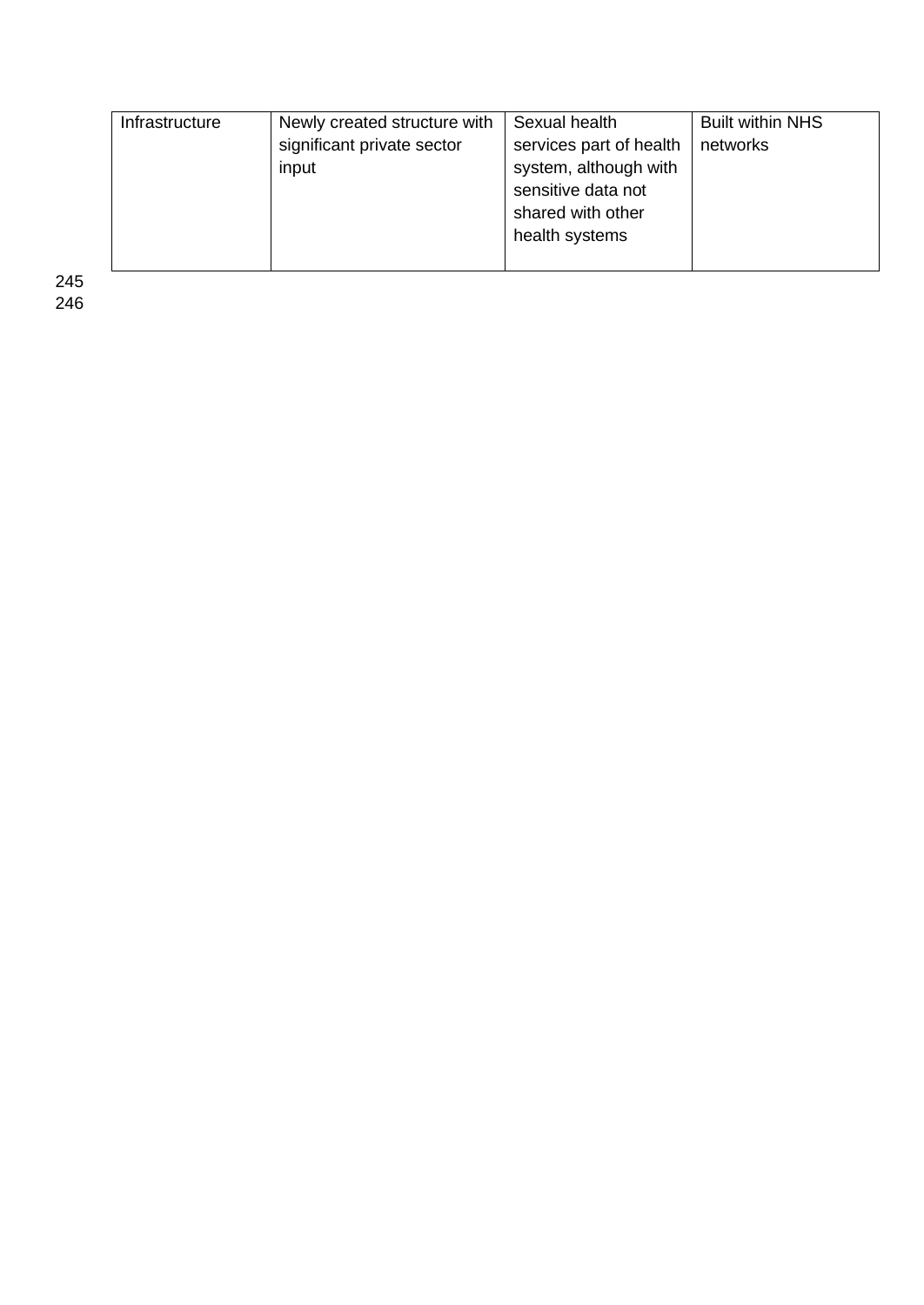- References
- 

 1.https://assets.publishing.service.gov.uk/government/uploads/system/uploads/attachment\_ data/file/948152/Technical\_Briefing\_VOC202012-2\_Briefing\_2\_FINAL.pdf

 2. Katzman C, Mateu-Gelabert P, Kapadia SN, et al. Contact tracing for hepatitis C: The case for novel screening strategies as we strive for viral elimination. The International journal on drug policy 2019;72:33-39.

- 
- 3. Cavany SM, Sumner T, Vynnycky E, et al. An evaluation of tuberculosis contact investigations against national standards. Thorax 2017;72(8):736-45.
- 4. Mohammed H, Blomquist P, Ogaz D, et al. 100 years of STIs in the UK: a review of national surveillance data. Sexually transmitted infections 2018;94(8):553-58
- 5. Lalor MK, Casali N, Walker TM, et al. The use of whole-genome sequencing in cluster
- investigation of a multidrug-resistant tuberculosis outbreak. Eur Respir J 2018;51(6)
- 6. Oude Munnink BB, Nieuwenhuijse DF, Stein M, et al. Rapid SARS-CoV-2 whole-genome sequencing and analysis for informed public health decision-making in the Netherlands. Nat
- Med 2020;26(9):1405-10.
- 7. Rockett RJ, Arnott A, Lam C, et al. Revealing COVID-19 transmission in Australia by SARS-CoV-2 genome sequencing and agent-based modeling. Nat Med 2020;26(9):1398- 404
- 8. Behr MA, Edelstein PH, Ramakrishnan L. Revisiting the timetable of tuberculosis. Bmj 2018;362:k2738.
- 270 9. He X, Lau EH, Wu P, et al. Temporal dynamics in viral shedding and transmissibility of COVID-19. Nature medicine 2020;26(5):672-75.
- 272 10. Reichler MR, Khan A, Yuan Y, et al. Duration of Exposure Among Close Contacts of
- Patients With Infectious Tuberculosis and Risk of Latent Tuberculosis Infection. Clinical Infectious Diseases 2020
- 11. Hayward AC, Fragaszy EB, Bermingham A, et al. Comparative community burden and
- severity of seasonal and pandemic influenza: results of the Flu Watch cohort study. Lancet Respir Med 2014;2(6):445-54.
- 12. [https://www.gov.uk/government/publications/guidance-for-contacts-of-people-with-](about:blank)
- [possible-or-confirmed-coronavirus-covid-19-infection-who-do-not-live-with-the-](about:blank)
- [person/guidance-for-contacts-of-people-with-possible-or-confirmed-coronavirus-covid-19-](about:blank) [infection-who-do-not-live-with-the-person](about:blank) accessed 14 December 2020
- 13. Riley S, Fraser C, Donnelly CA, et al. Transmission dynamics of the etiological agent of
- SARS in Hong Kong: impact of public health interventions. Science 2003;300(5627):1961-6.
- 14. Pham TQ, Rabaa M, Duong LH, et al. The first 100 days of SARS-CoV-2 control in Vietnam. medRxiv 2020:2020.05.12.20099242.
- 15. Pung R, Chiew CJ, Young BE, et al. Investigation of three clusters of COVID-19 in
- Singapore: implications for surveillance and response measures. Lancet
- 2020;395(10229):1039-46.
- 16. Cheng HY, Jian SW, Liu DP, et al. Contact Tracing Assessment of COVID-19
- Transmission Dynamics in Taiwan and Risk at Different Exposure Periods Before and After
- Symptom Onset. JAMA internal medicine 2020
- 17. [https://www.gov.uk/government/publications/nhs-test-and-trace-statistics-england-28-](about:blank)
- [may-to-10-june-2020/experimental-statistics-weekly-nhs-test-and-trace-bulletin-england-28-](about:blank)
- [may-to-10-june-2020](about:blank) accessed 14 December 2020